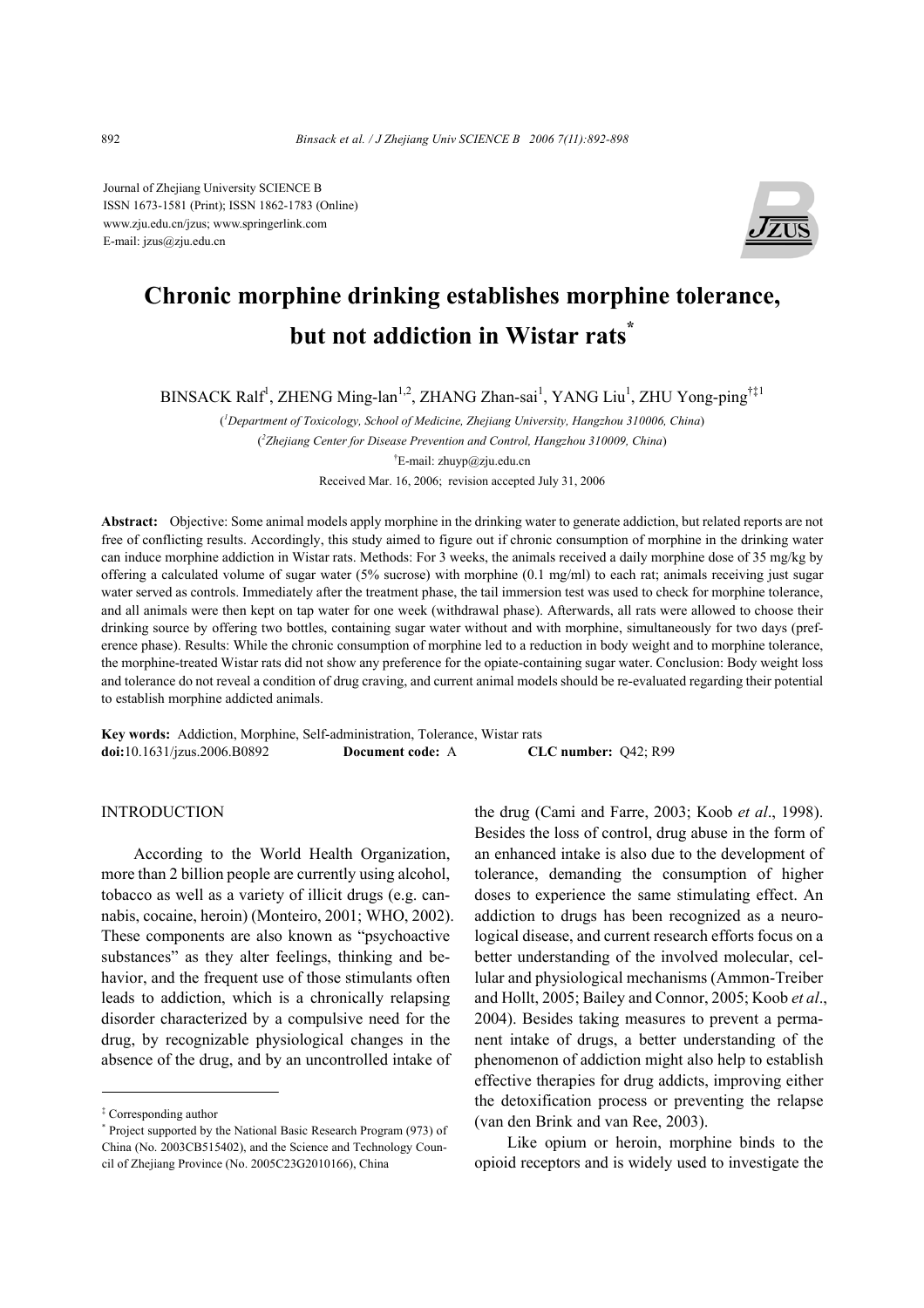addiction to opioids (Contet *et al*., 2004; Nestler, 2004). Several animal models are established to investigate the influence of morphine, and in most of these models morphine is either given intravenously or subcutaneously by injection or infusion (Hutchings and Dow-Edwards, 1991). All these application methods are part of a chronic treatment for several days or weeks, and the impact of the opiate is usually verified by detecting the presence of morphine tolerance and morphine dependence (Hui *et al*., 1996; Itoh *et al*., 1998). Tolerance is investigated by injecting morphine acutely and checking for a reduced sensitivity regarding pain during a tail immersion or hot-plate test, while dependence is investigated by injecting the morphine antagonist naloxone and recording the expression of signs of withdrawal (e.g. wet-dog shakes, ptosis, face washing, chewing, diarrhea) (Badawy *et al*., 1982). However, although the term "morphine dependence" suggests that the observed signs reflect addiction, the naloxone injection actually only forces a physiological response to the immediate blockade of the opiate receptors and is not indicative of any drug craving behavior or uncontrolled drug intake. Hence, this approach does not reveal addiction.

In contrast to applying morphine by injection or infusion, other models feature an oral intake of the drug by adding morphine into the drinking water (Hui *et al*., 1996; Fábián *et al*., 2003). Such an approach offers the possibility to detect addiction, especially regarding the rewarding effect of the drug, much clearer—after a treatment phase and a phase of withdrawal, the animals are tested regarding their drinking preference by offering two bottles as their drinking source, with one bottle without and one with morphine (Borg and Taylor, 1994). Morphine addicted animals prefer the drug-containing solution mainly or exclusively, thus showing a clear relapse after the withdrawal phase (Dai *et al*., 1984). Such a model has already been used to investigate alcohol-addicted rats, and in the 2-bottle-choice phase, the treated animals do not only show an increase in intake, but even drink the alcohol solution after an adulteration with quinine (Wolffgramm and Heyne, 1995). Besides clearly showing the drug craving and addiction of the animal, the drinking model allows also testing certain components regarding their potential to prevent such a relapse during the 2-bottle-choice

phase. Purified plant components like daidzin and daidzein from *Pueraria lobata* and ibogaine from *Tabernanthe iboga* (Rezvani *et al*., 2003) have been shown to exert an anti-dipsotropic activity on alcohol-addicted animals, and other plant components like quercetin or apigenin are currently investigated regarding their potential to reduce the impact of morphine (Gomaa *et al*., 2003; Naidu *et al*., 2003).

Several reports have described the application of morphine in the drinking water; however, they are not free of conflicting results. For example, Hui *et al*.(1996) as well as Borg and Taylor (1994) reported that morphine-treated rats preferred after a withdrawal period the morphine solution more than a morphine-free solution, but Hinson *et al*.(1986) and Jurna *et al*.(1992) could not detect this preference. In addition, while some studies indicate that morphine-drinking rats show both morphine tolerance and signs of withdrawal after injection of naloxone (Gellert and Holtzman, 1978; Hui *et al*., 1996), others could not confirm the development of tolerance (Jurna *et al*., 1992). Accordingly, this study aimed to figure out if the chronic consumption of morphine in the drinking water could lead to morphine tolerance and addiction-generating rewarding effects. For three weeks, male Wistar rats received a daily morphine dose of 35 mg/kg by offering each animal the necessary volume of  $5\%$  (w/v) sucrose water with morphine (0.1 mg/ml) for up to 6 h; animals receiving just sucrose water served as controls. After this treatment phase, all animals received only tap water for one week (withdrawal phase), and were then offered two bottles, containing either sugar water or sugar water with morphine. Despite showing a reduction in body weight and morphine tolerance in the tail immersion test immediately after the treatment phase, the morphine-treated animals expressed no preference for the opiate during the 2-bottle-choice phase and drank like the control animals mainly the sugar water. Apparently, the chronic consumption of morphine only led to morphine tolerance, but not to morphine addiction or any rewarding effect of the opiate.

## MATERIALS AND METHODS

#### **Chemical reagents**

Morphine hydrochloride (Shenyang Pharma-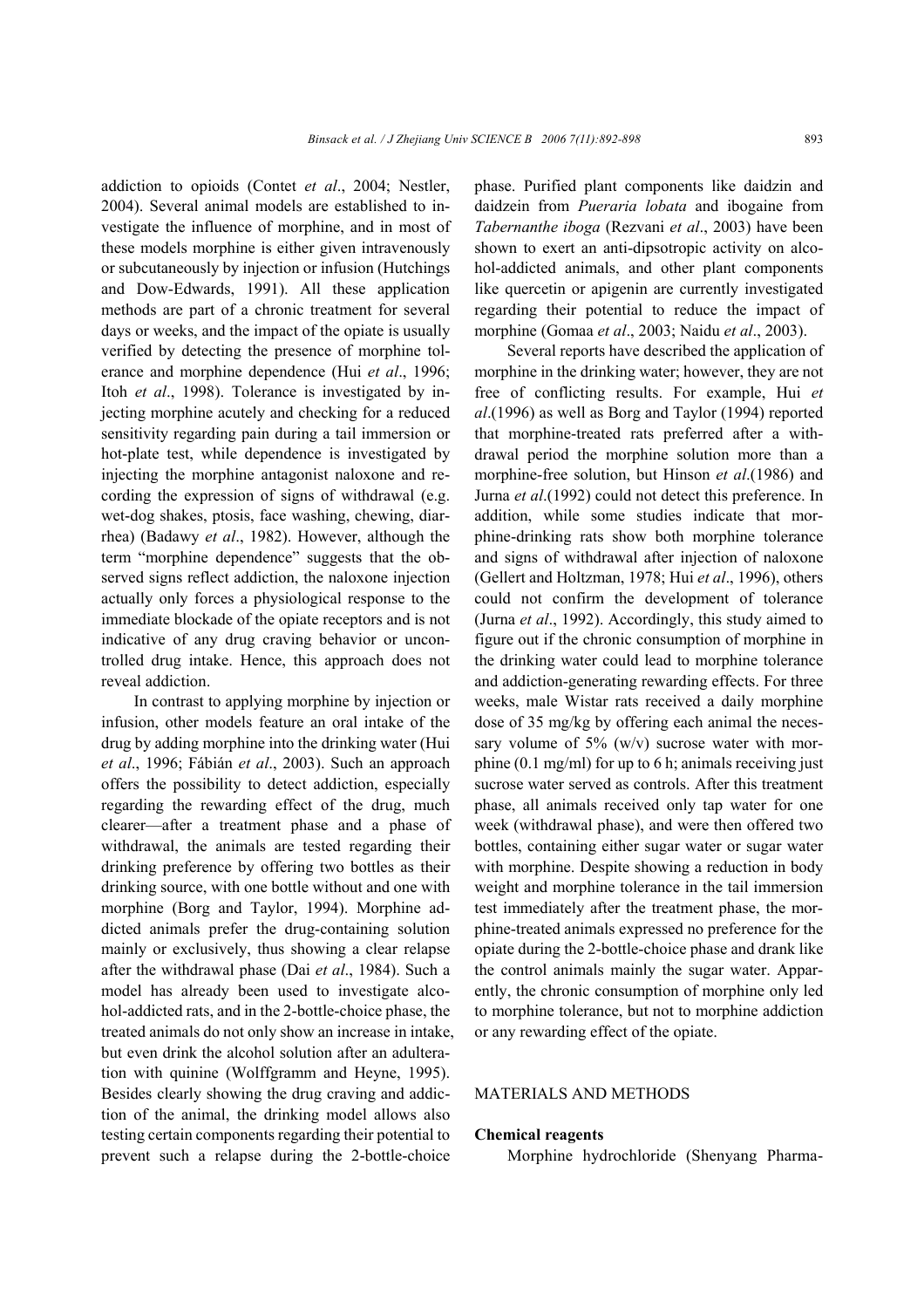ceutical Ltd., Shenyang, China); sucrose (Guangdong Guanghua Chemical Factory, Guangdong, China).

## **Animal care**

Male Wistar rats  $(140-165 \text{ g})$  were supplied by the Zhejiang Medical Science Research Institute, Hangzhou, China, and housed under conditions of controlled temperature ((22 $\pm$ 2) °C) and lighting (reversed 12-h light/dark cycle with lights on at 06:00 p.m.). The animals were kept in cages (4 rats per cage) and had free access to food and water. After an adaptation period of 3 weeks, during which the animals with similar average body weight as well as food and water consumption, were transferred to live in cages where the rats were receiving  $5\%$  (w/v) sucrose water without (control group) or with 0.1 mg/ml morphine (morphine group) for several weeks as outlined below. All experiments were carried out at room temperature between 09:00 a.m. and 05:00 p.m.; body weight, food intake and drinking water consumption were monitored daily during the initial adaptation period and the experimental period. The experimental protocol was approved by Zhejiang University Animal Research Certificate SYXK (ZHE) 2004-0052 and is in accordance with international guidelines for care and use of laboratory animals.

#### **Morphine administration in the drinking water**

Following the acclimation period, the animals were transferred into individual cages for up to 6 h every day and received freshly prepared 5% (w/v) sucrose water either without (control group) or with a constant morphine concentration of 0.1 mg/ml (morphine group). The volume of the given fluids was restricted (50~75 ml) and calculated according to the body weight of the rats. Accordingly, a complete consumption of the volume-limited morphine solution within the given time period of 6 h resulted in a constant daily morphine intake of 35 mg/kg by the animals of the morphine group, while the control rats received a corresponding volume of sugar water during that time. The drinking was checked by measuring the volume left in each bottle every 1.5 h. After the drinking, all animals were transferred back to their group cages and socially housed for the rest of the day. The daily exposure of the rats to sugar water without or with morphine was done for 3 weeks

(treatment phase); then, the animals were kept under initial conditions and received only water as their drinking source for 1 week (withdrawal phase). Afterwards, during the final 2 d of the experiment, the animals were transferred into individual cages for 3 h every day and were offered two bottles per cage, filled either with sucrose water or with sucrose water plus 0.1 mg/ml morphine (preference phase).

#### **Evaluation of morphine tolerance**

The tail immersion test was employed to detect the development of morphine tolerance. Forty minutes after an i.p. injection of either morphine (10 mg/kg body weight) or an equivalent volume of saline (control), the rats were wrapped in a soft towel and kept gently in hand. Then, the terminal 5 cm of their tails were first submerged into room temperature water (22~24  $^{\circ}$ C) to check for an aversion to water, and afterwards immersed in 52 °C water. The reaction time between immersing the tail and its removal out of the heated water was measured; a cut-off latency of 20 s was employed to avoid damaging the tail.

#### **Statistical analysis**

All values are means±*SEM*, with a *n*-value of 8. Significant differences in the experimental results were determined using Student's *t*-test.

#### RESULTS

## **Chronic morphine drinking affects body weight gain**

In comparison with the control group, the daily consumption of morphine at a dosage of 35 mg/kg did cause a significant reduction of body weight during the 3 weeks of treatment (Fig.1), although both groups had free access to food. Immediately before the experiment started (day 0), the rats of the two groups had a similar body weight of (189.0±4.0) g (control) and  $(186.8\pm6.6)$  g (morphine). At the end of the treatment phase (day 21), the animals of the control group had an average body weight of (207.9±5.5) g and thus gained weight, while the rats of morphine group had an average body weight of  $(161.3\pm3.1)$  g and significantly lost weight  $(P<0.01)$ . In the following week, during which the opiate was withdrawn, all animals were gaining weight resulting on day 28 in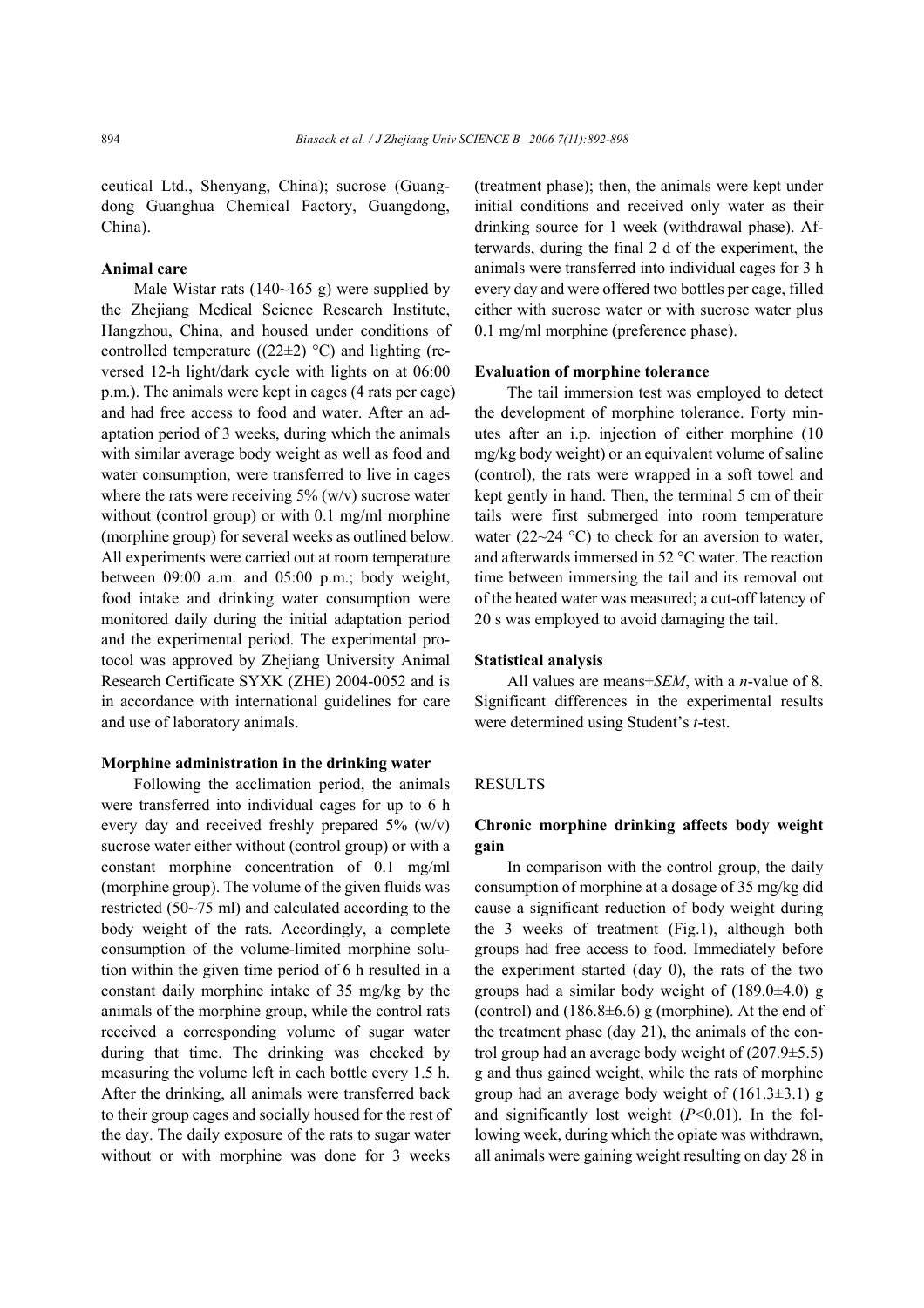an average body weight of  $(220.3\pm8.2)$  g and  $(177.8\pm6.3)$  g for control and morphine group, respectively.



**Fig.1 Body weight of Wistar rats receiving sucrose water either without (control) or with morphine (morphine)** 

Data  $(n=8$  per group) are presented as mean $\pm$ *SEM*; *P*<0.01 vs control

#### **Morphine reduces the drinking of sucrose water**

While Wistar rats were consuming the 5% sucrose water very quickly, the adding of morphine to the sugar water clearly affected the drinking and slowed the fluid intake down (Fig.2). Immediately before morphine was introduced (day 0), the animals of the morphine group consumed  $(40.3\pm2.9)$  ml of 5% sucrose-water within 3 h, thus being almost identical with the animals of the control group which drank  $(41.0\pm3.3)$  ml during that period. However, after adding morphine at a concentration of 0.1 mg/ml to the sugar water (day 1), the fluid intake in this group was in comparison with the control significantly reduced (*P*<0.01). On that day, the animals of the morphine group drank  $(34.5\pm3.1)$  ml within 3 h, while the control rats consumed  $(47.3\pm1.9)$  ml. At the end of the treatment phase (day 21), the morphine rats drank  $(39.8\pm2.7)$  ml sucrose water with morphine within 3 h and thus showed a similar fluid intake as in the beginning (day 0). In contrast, the control rats drank now much faster and were able to consume (69.8±2.4) ml sucrose water in the same time. Accordingly, adding sucrose at a final concentration of  $5\%$  (w/v) to the drinking water does not completely mask the bitter taste of the opiate, even at a relative low concentration of 0.1 mg/ml. However, within 6 h the animals of the morphine group were able to consume the necessary volume of the morphine solution (about 65 ml) to receive a daily morphine dose of 35 mg/kg during the entire treatment phase.



**Fig.2 Fluid intake of Wistar rats receiving sucrose water either without (control) or with morphine (morphine)** 

Data  $(n=8$  per group) are presented as mean $\pm$ *SEM*: *P*<0.01 vs control

## **Chronic morphine drinking establishes tolerance, but not addiction**

To check if the chronic consumption of morphine could not only lead to weight loss, but also to morphine tolerance, the animals were used for the tail immersion test. The rats of both groups responded to the noxious stimulus very quickly and removed their tail from the heated water bath within 4 s (Fig.3). After an intraperitoneal injection of morphine (10 mg/kg body weight), this reaction time was delayed. However, while the control animals removed their



**Fig.3 Tail withdrawal time after injecting either saline or morphine into Wistar rats previously receiving sucrose water without (control) or with morphine (morphine)** 

Data  $(n=8$  per group) are presented as mean $\pm$ *SEM*; *P*<0.01 vs control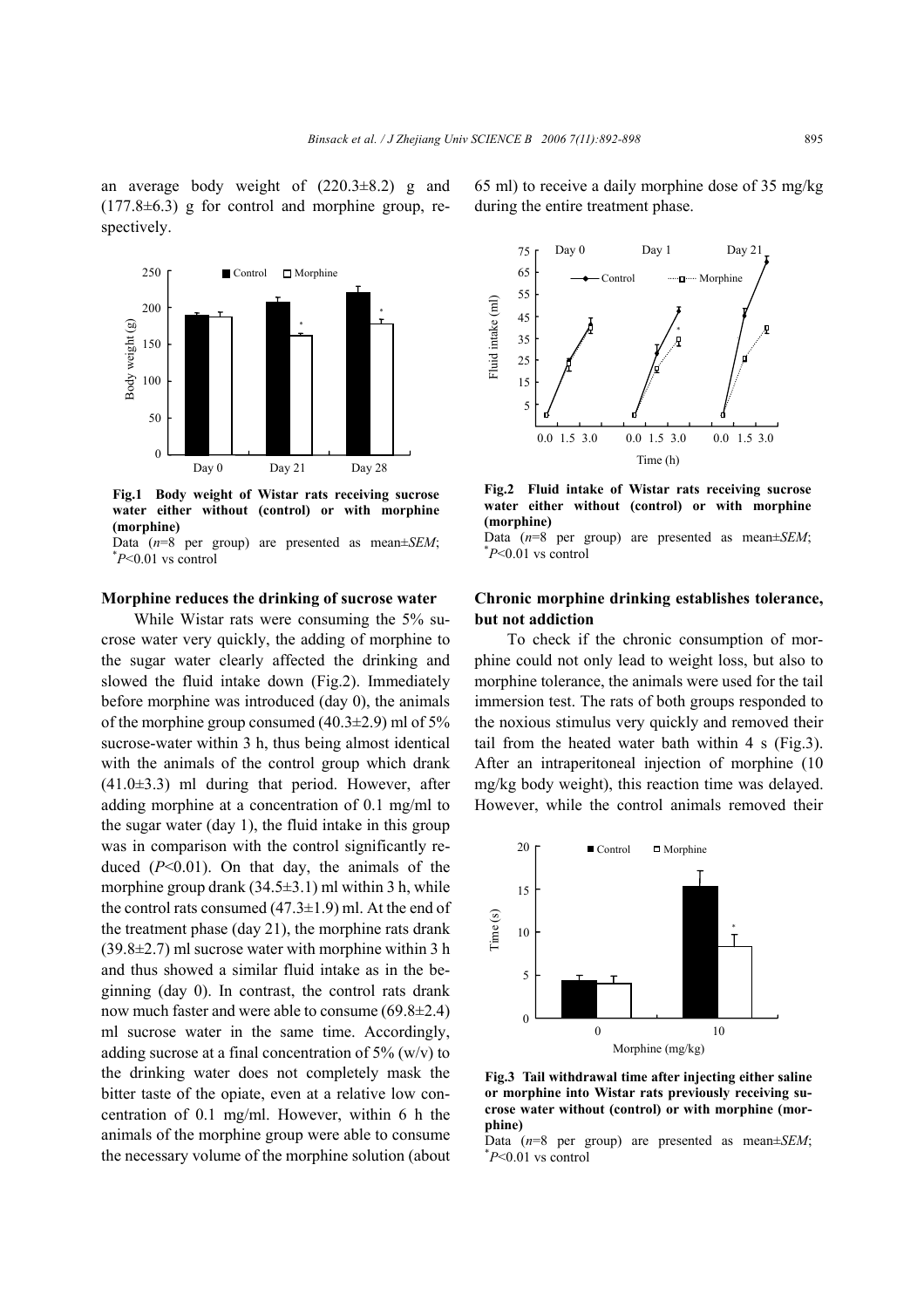tails after  $(15.3\pm1.8)$  s, the morphine treated animals showed a reaction time of  $(8.3\pm1.4)$  s. This significant reduction (*P*<0.01) of their reaction time shows that the chronically morphine-treated animals have clearly developed tolerance to the antinociceptive action of acutely administered morphine.

After withdrawing the opiate for one week (withdrawal phase), the animals of both groups were again receiving 5% sucrose water either without or with morphine (0.1 mg/ml), but this time both fluids were offered in parallel, allowing each animal to choose its drinking source for two days (2-bottlechoice phase). The morphine-treated rats drank like the control animals mainly sugar water and consumed the morphine solution only in small volumes (Fig.4). Noteworthy, the opiate-treated animals were clearly in favor of the sugar water as they consumed like the control rats at the last day (day 30) much more of this solution than the day before (day 29). As in contrast the intake of the morphine solution was even decreasing ((9.8 $\pm$ 2.1) ml on day 29 vs (7.3 $\pm$ 1.6) ml on day 30), it was obvious that the previous morphinetreatment could not establish any preference for the morphine solution. Accordingly, the chronic consumption of 5% sucrose water with morphine induced the development of tolerance, but not addictiongenerating rewarding effects of the drug.



**Fig.4 Drinking preference for sugar water without or with 0.1 mg/ml morphine of Wistar rats previously receiving sucrose water either without (control) or with morphine (morphine)** 

Data (*n*=8 per group) are presented as mean±*SEM*

## DISCUSSION

Morphine is one commonly used substance to

investigate the impact of opiates, and several ways of applying morphine in an animal model have been described, varying from injection and infusion to oral self-administration. In the last case, morphine is added into the drinking water, and although the oral intake reduces the bioavailability of morphine by 65% when compared to an application intravenously (Westerling *et al*., 1995), this method has successfully been used to investigate the expression of the µ-opioid receptors (Fábián *et al*., 2003) or the altered immune status (West *et al*., 1997) of chronically treated rats. However, those experiments were testing the animals only regarding their morphine tolerance and their behavior after naloxone injection, hence leave the question unanswered if the rats were really addicted to morphine. While some reports (Borg and Taylor, 1994; Hui *et al*., 1996) indicate that the chronic morphine drinking can indeed establish a drug-craving-like condition, other studies could not confirm this finding (Hinson *et al*., 1986; Jurna *et al*., 1992). Also the present study shows that the chronic morphine drinking does not lead to addiction due to the lack of a strong rewarding effect of the drug; however, the morphine-drinking model might give different findings according to the experimental setting of factors like the duration of treatment, the employed dose or the animal type.

Concerning the treatment period, most articles describing the use of morphine in the drinking water are consistent regarding a treatment for 3 weeks (Borg and Taylor, 1994; Fábián *et al*., 2003; Hui *et al*., 1996; West *et al*., 1997), but as the first week is normally used to increase the morphine concentration stepwise, the rats receive the final morphine concentration only for two weeks. In contrast, the Wistar rats of this study were receiving the same daily dose of morphine during the entire treatment period of 3 weeks. However, a longer treatment phase might be necessary to generate addicted animals, and a treatment period of 69 d has been reported (Silva and Heyman, 2001).

Regarding the dose, various morphine concentrations, ranging from 0.2 mg/ml to 1.2 mg/ml, have been added to the drinking water (Hinson *et al*., 1986; West *et al*., 1997). While some research group have pointed out the adding of sugar to the water is necessary to ensure the drinking (Hui *et al*., 1996), other groups showed that normal tap water with the same morphine concentration was also consumed (West *et*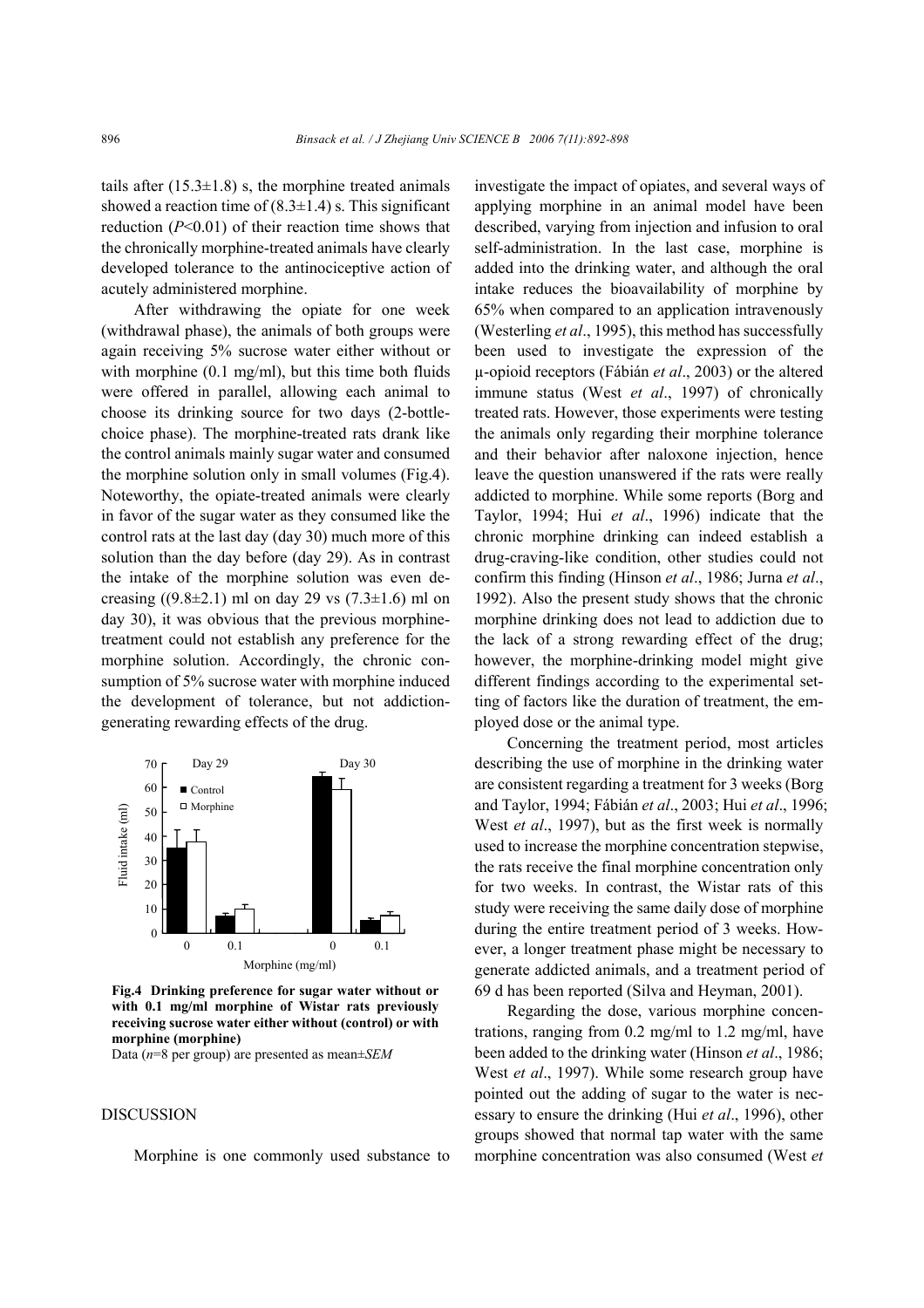*al*., 1997). In this study, 5% sucrose was added to the drinking water mainly to ensure a constant morphine consumption within several hours. However, the adding of morphine at a concentration of 0.1 mg/ml already affected the drinking of the rats, and a higher morphine concentration of 0.2 mg/ml in the sugar water further reduced the fluid intake (data not shown). Accordingly, it was not possible to increase the morphine concentration in the sugar water without impairing the drinking of the Wistar rats. Nevertheless, the experimental design of this study ensured that each Wistar rat received a constant daily morphine dose of 35 mg/kg for three weeks. Higher doses, ranging from 50 mg/kg to 82 mg/kg (Dai *et al*., 1984; Jurna *et al*., 1992; Silva and Heyman, 2001) have been used, but they did not always lead to addicted animals. While Hui *et al*.(1996) reported that an average dose of about 80 mg/kg was sufficient to generate morphine-preferring rats, Jurna *et al*.(1992) could not confirm such preference, even when the rats received two additional daily morphine injections to increase the dose from 80 mg/kg to 270 mg/kg.

Various rat strains like Lewis rats (West *et al*., 1997), F344 rats (Yamamoto and Mizuguchi, 1992) as well as Long Evans rats (Tiong *et al*., 1992) were all used previously in morphine-drinking experiments, but according to Dai *et al*.(1984) Sprague-Dawley rats seem to be the strain of choice as the animals showed after a treatment and withdrawal phase a preference for the morphine solution. However, it must be pointed out that the reported relapse appeared gradually over a period of 4 d and that the animals drank not exclusively from the morphine-containing bottle, raising the question if these animals were really addicted and making it worthwhile to test the Wistar rat. In general, we found that Wistar rats are more suitable for the morphine tolerance test than Sprague-Dawley rats or F344 rats (data not shown), and as the observed loss in body weight and the development of morphine tolerance indicate, Wistar rats are susceptible to the opiate and thus suitable for investigating the impact of morphine. However, we cannot exclude that another rat strain responds better to the opiate.

It is interesting to note that the morphine-drinking Wistar rats, despite having free access to food, lost weight and developed tolerance, but showed after 3 weeks of treatment no morphine preference. Hence, although weight loss and tolerance are clearly indicative of the influence of the drug, they do not necessarily reflect complete addiction and substance dependence. A commonly used method to verify morphine dependence is the injection of naloxone and a follow-up observation of the animals. This method was not used in this study to allow the animals to detoxify themselves gradually. Moreover, withdrawal signs like teeth chattering, diarrhea and writhing are not easily quantifiable (West *et al*., 1997), and, like body weight and morphine tolerance, rather indicate the impact of morphine than substance dependence. Hence, future research should also try to figure out how addiction can clearly be detected.

Future experiments investigate if the use of sugar in the drinking water might interfere with the outcome of the results or not. The large increase in the consumption of 5% sucrose-water of both animal groups on day 30 (Fig.4) could be interpreted as a relapse, indicating that the rats developed a strong preference for the sugar during the experiment. However, as the rats were offered on those days two bottles of sucrose-water (one without and one with morphine) at the same time, it is more likely that the remaining bitter taste of the morphine solution (Fig.2, day 1) prevented the intake. Also, it can be assumed that the rats had first to adapt to their new environment on day 29 and thus drank less, while on day 30, after becoming familiar with environment, drank normally. Accordingly, the increase in sucrose consumption on day 30 can be a typical behavioral response.

In summary, this study showed that chronic morphine consumption can only establish morphine tolerance, but does not necessarily lead to morphine addiction, making it necessary to re-evaluate established animal models for their potential to generate strong rewarding effects and to reflect drug addiction, especially drug craving and relapse. Future experiments have also to investigate if the use of sugar in the drinking water might interfere with the outcome of the results or not.

## **References**

- Ammon-Treiber, S., Hollt, V., 2005. Morphine-induced changes of gene expression in the brain. *Addict. Biol.*, **10**(1):81-89. [doi:10.1080/13556210412331308994]
- Badawy, A.A., Evans, C.M., Evans, M., 1982. Production of tolerance and physical dependence in the rat by simple